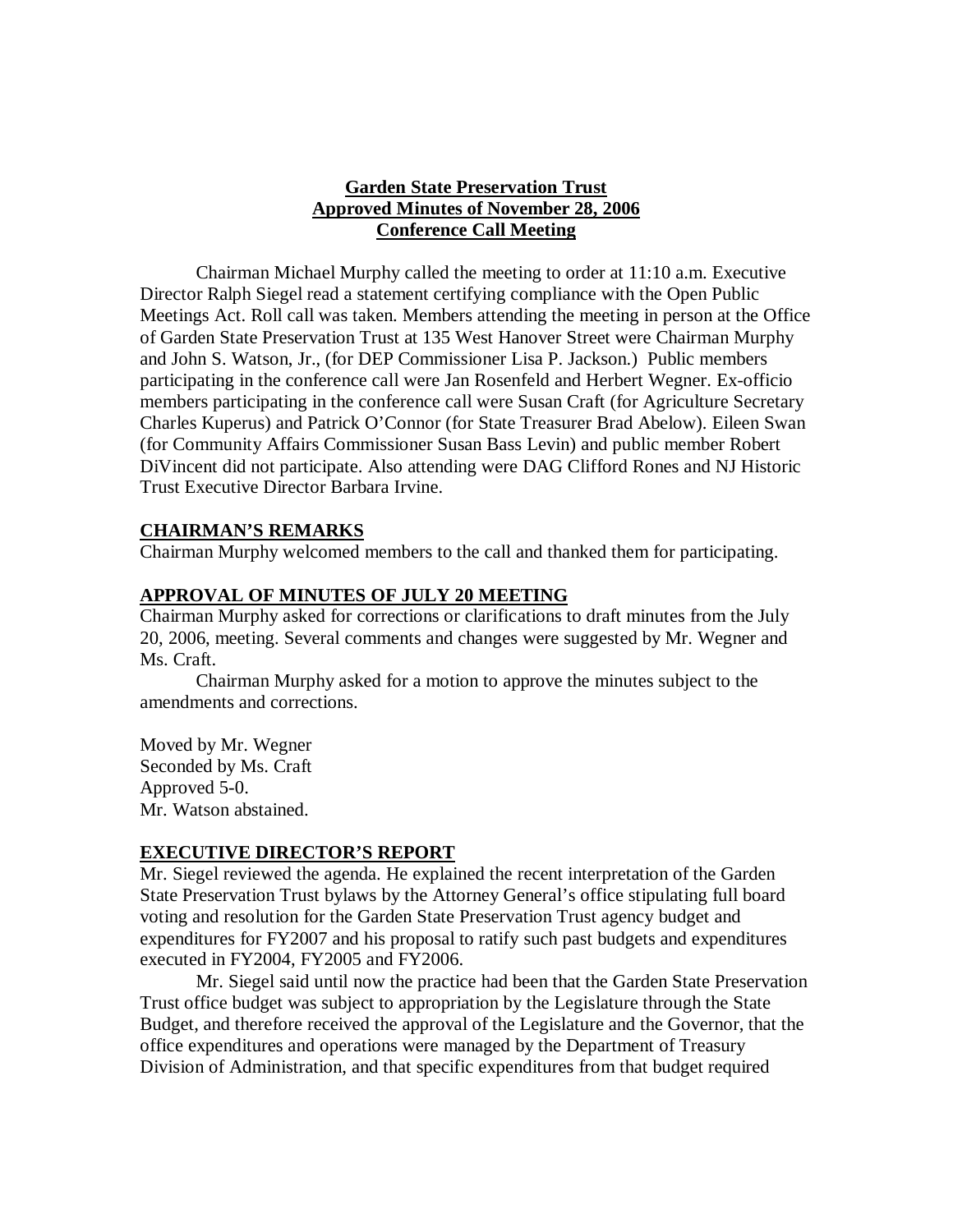approval of the chair of the Garden State Preservation Trust and the written approval of the Treasurer.

As a result, the board as a whole had no role in approving the budgets and specific fiscal operations.

Mr. O'Connor said he believed it was a better practice to have the full board involved in office expenditures. He asked if the funds not used for GSPT office operations would not be then available for preservation.

Mr. Siegel affirmed that all unspent funds from all of the administrative accounts at GSPT, State Agriculture Development Committee and the Green Acres Program revert into the respective trust funds and become available for future appropriations. Mr. Siegel said the GSPT usually spends only about two-thirds of its appropriated budget He reiterated the necessity for administration of programs, and he said the GSPT's role was minor but important in the monitoring, oversight and management of the three trust funds with an accumulated financial activity of \$2 billion.

### **RESOLUTION #06-014 AMENDING ARTICLE IV SECTION 5(b) OF THE BYLAWS CONCERNING TRUST OFFICE EXPENDITURES**

Moved by Chairman Murphy

Seconded by Mr. Watson

Ms. Craft makes a new motion requesting the addition of a provision in the bylaws requiring a financial statement to be provided to the members at each Trust meeting.

Mr. Wegner seconds Ms. Craft's motion.

Chairman Murphy and Mr. Watson accept Ms. Craft's proposed change into the original motion.

Ms. Craft's secondary motion is waived.

Chairman Murphy calls for a vote on his original motion to approve #06-014 as amended by Ms. Craft

Approved 6-0

## **RESOLUTION #06-015 APPROVING GSPT AGENCY BUDGET FOR FY2007**

Ms. Rosenfeld recommends postponing the budget resolution until other matters are voted on. Chairman Murphy agrees.

### **RESOLUTION #06-016 RATIFYING AGENCY BUDGETS FOR FY2005 & FY2006**

Mr. Siegel explained the budgets were executed and completed, but ratification was requested in keeping with the interpretation of the Attorney General's office that the Trust board should vote on fiscal matters.

Moved by Ms. Craft Seconded by Mr. Wegner Approved 6-0

# **RESOLUTION #06-017 APPROVING CONTRACT WITH EVERGREEN CAPITAL ADVISORS FOR CONSULTING AND FINANCIAL ADVISORY SERVICES FOR FY2007**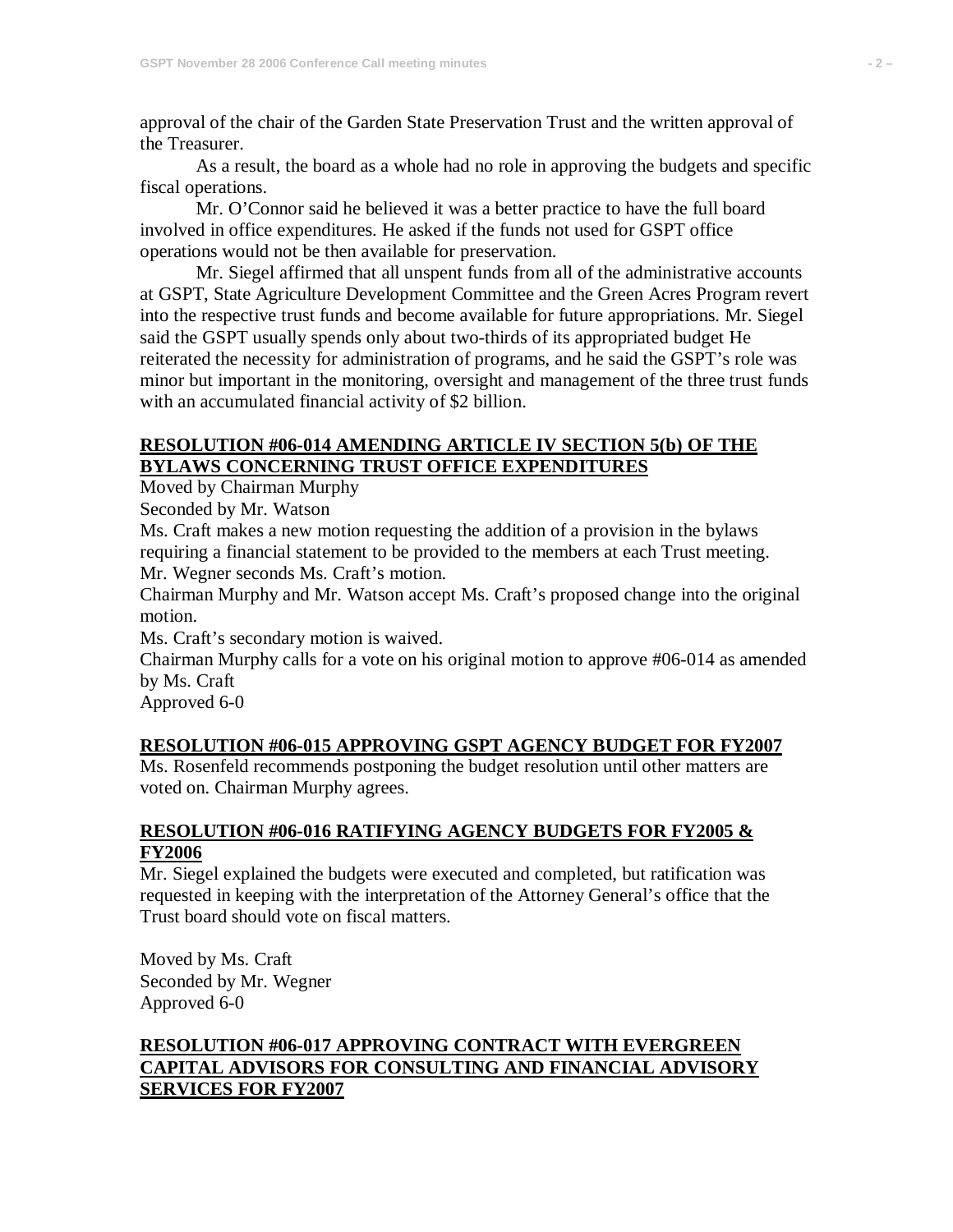Mr. O'Connor, Ms. Craft and other members raised questions about whether bids should have been received for the award of the contract. Mr. Siegel explained Evergreen Capital Advisers principle New Jersey member, Daniel Patrick O'Connell, has had a contract with the Garden State Preservation Trust since 2003 as a sole-source professional provider. Such professional contracts have a cap on annual costs and do not require competitive bidding.

Several members expressed the view that since the GSPT awards so few contracts itself, it was best to pursue a policy of public bidding and full transparency. Mr. Siegel and Mr. Rones affirmed a bidding process could be undertaken on this contract pending consultation with the Department of Treasury Division of Administration.

Moved to Table by Mr. O'Connor Motion to Table Seconded by Chairman Murphy Tabled 6-0

## **RESOLUTION #06-018 RATIFYING CONTRACTS WITH EVERGREEN CAPITAL ADVISORS FOR FY2005 & FY2006**

Moved by Ms. Craft Seconded by Mr. Wegner Approved 6-0

## **RESOLUTION #06-019 APPROVING CONTRACT WITH DEPTCOR FOR FISCAL YEAR 2007 FOR FABRICATION AND DELIVERY OF "PRESERVED FARMLAND" SIGNS**

Mr. Watson asked about the origins of this appropriation, why Garden State Preservation Trust funds were used for this purpose when no GSPT funding was being used to produce signs for the Green Acres Program.

Mr. Siegel offered two explanations.

He said on the practical side, this contract was engaged in 2004 when the Farmland Preservation Program had no more "Preserved Farmland" signs. He had checked with the Green Acres Program to see if a sign shortage existed there as well and it did not.

And on the policy side, Mr. Siegel said the public is or ought to be well aware of the land acquisitions done for parks and wildlife management areas through the Green Acres Program, but that there was no method for informing the taxpayers about GSPT investments in the preservation of farmland because the land remains in private ownership with no requirement of public access or even public notification. He said the "Preserved Farmland" sign was the only means by which the GSPT could ensure the taxpayers, commuters and local community find out land has been preserved and protected from development.

Ms. Craft said the "Preserved Farmland" signs were an essential ingredient in promoting the Farmland Preservation Program and developing taxpayer support for the expenditure in farmland preservation, but that the State Agriculture Development Committee and the Department of Agriculture had never had an appropriation or source of funds to manufacture these signs.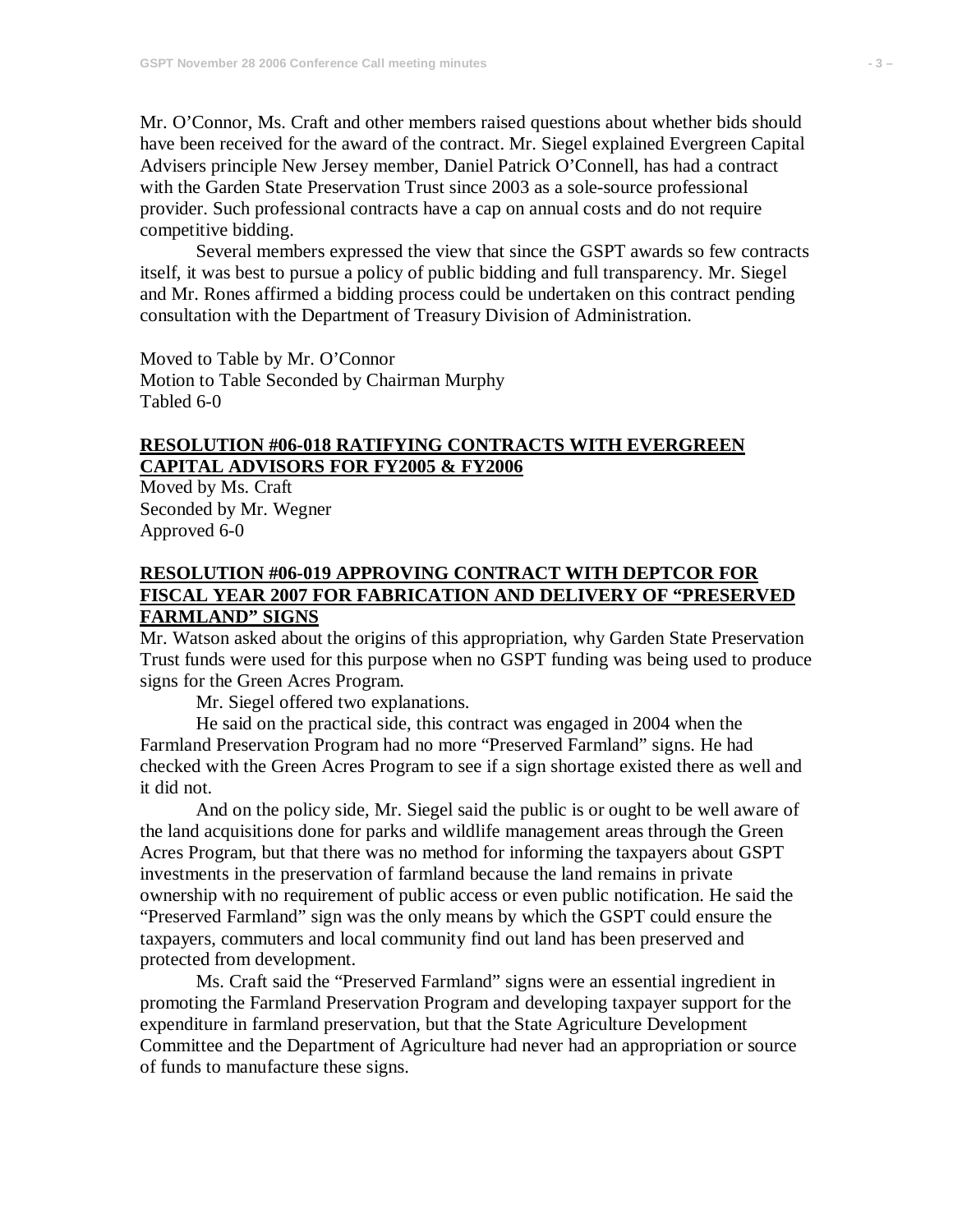Mr. Siegel said the original batch of "Preserved Farmland" signs were designed and manufactured through a special allocation of funds from the Governor's discretionary account by former Gov. Christie Whitman in the 1990s.

Members asked about the sum of the proposed approval. Mr. Siegel said \$48,000 was proposed to cover the remaining cost of a 2004 contract to provide 300 signs. He said all 2004 procurement contracts have been deemed to be expired but the Garden State Preservation Trust in his view was still bound to honor the agreement to procure the full 300 signs. He said the additional \$20,000 was for a new contract to produce more signs,

Members proposed the resolution be limited to \$48,000 to cover the cost of the old FY2004 contract with DeptCor without authorizing any new acquisitions of signs without further board approval.

Moved by Mr. Wegner Seconded by Ms. Craft Approved 5-0 Mr. O'Connor abstained

#### **RESOLUTION #06-020 RATIFYING \$81,300 CONTRACT WITH DEPTCOR FOR FISCAL YEAR 2004 FOR FABRICATION AND DELIVERY OF "PRESERVED FARMLAND" SIGNS**

Moved by Mr. Wegner Seconded by Ms. Rosenfeld Approved 6-0

#### **RESOLUTION #06-015 APPROVING GSPT AGENCY BUDGET FOR FY2007**

Ms. Craft and Ms. Rosenfeld inquired as to the availability of budget reports to the board members when they meet. Mr. Siegel said he receives monthly budget reports from the Division of Administration as a matter of course and would be able to prepare the most recent such report for the Trust when it meets.

Moved by Mr. Watson Seconded by Ms. Craft Approved 6-0